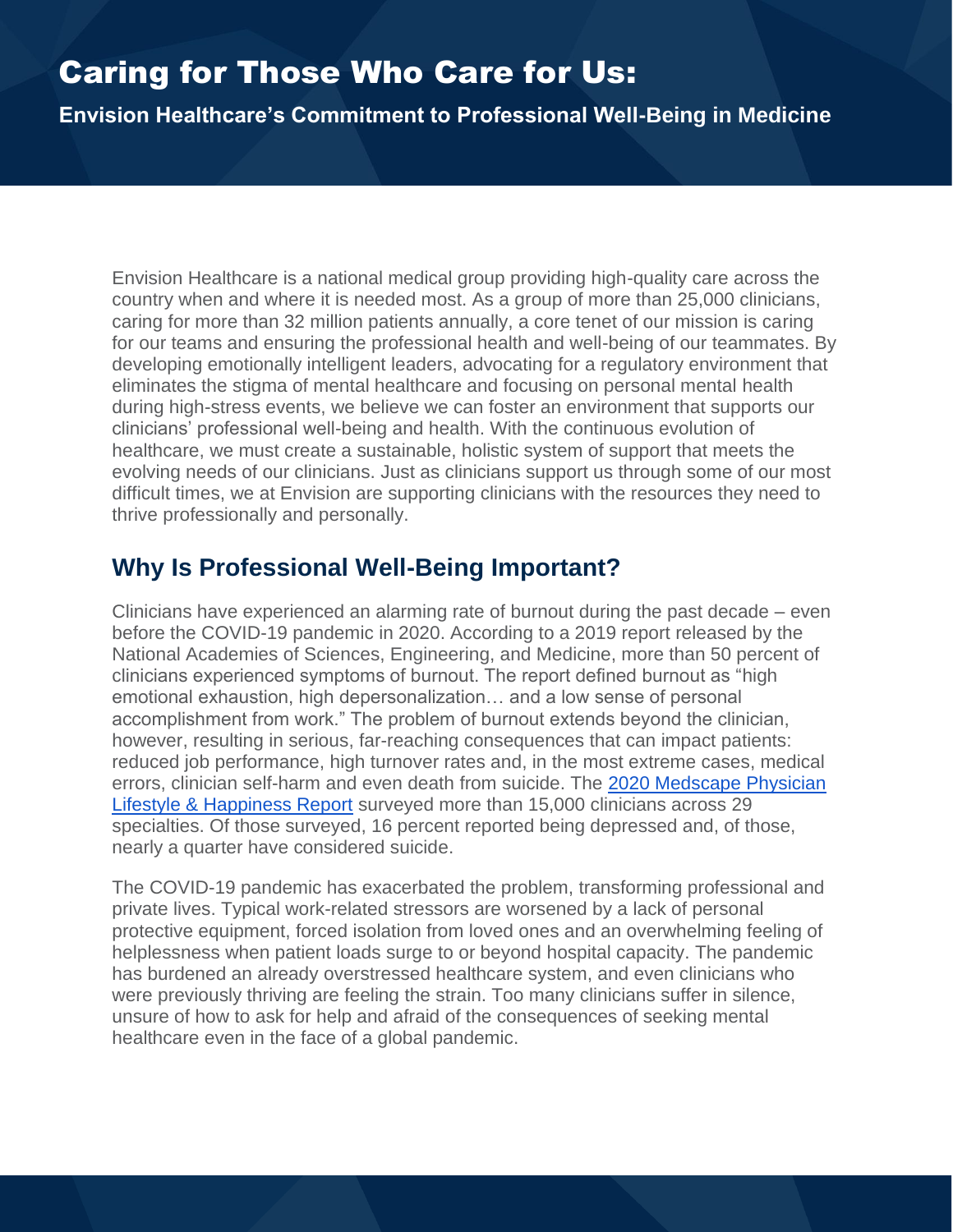Throughout the years, our clinicians and hospital partners have expressed an overwhelming interest in learning about the resources that can help improve their wellness and receiving the needed support to ensure an environment that fosters professional well-being.

## **What Is Professional Well-Being?**

The National Academy of Medicine's [consensus statement](https://nam.edu/systems-approaches-to-improve-patient-care-by-supporting-clinician-well-being/) on professional well-being outlines a wide-ranging approach to foster professional well-being among clinicians. Envision uses this statement to guide its professional well-being plan and commitment to clinicians. We acknowledge the various factors that affect professional well-being, including workplace culture, healthcare policies and regulations and societal expectations. By addressing these areas, we can support clinicians, improve their work environment and, in turn, support patients and the collective health of the nation.

## **The Five Drivers of Professional Well-Being**

Because of the importance of improving professional well-being and mitigating burnout, we are committed to the following objectives, based on the Mayo Clinic's [drivers of well](https://www.mayoclinicproceedings.org/article/S0025-6196(16)30625-5/pdf)[being:](https://www.mayoclinicproceedings.org/article/S0025-6196(16)30625-5/pdf)

- Prevent clinician fatigue and disengagement
- Foster professional well-being among our clinicians

Envision takes a systems-based approach to professional well-being that includes a focus on work environment, regulatory environment, personal wellness and policies and programs that create a supportive, safe environment. Professional well-being cannot be achieved without understanding the role each of these pieces plays in clinicians' day-today lives.

### *1. Ensuring a psychologically safe, supportive environment for clinicians*

Medicine traditionally has promoted a culture of competition and perfectionism, which creates barriers for clinicians to reach out for help or admit they are struggling. Clinicians thrive in an organizational culture that encourages open dialogue and discussion of stressors as a key coping strategy. In today's healthcare environment, clinicians face unprecedented financial, legal, physical and emotional strain. Although personal preventive strategies and coping mechanisms can be helpful to clinicians, they do not comprise a comprehensive wellness strategy. An effective supportive environment requires a psychologically safe and comfortable peer environment. When clinicians engage with other clinicians during times of stress, there is a higher likelihood of positive responses and the ability to effectively direct additional resources to struggling peers. To accomplish these goals, Envision created a number of programs to address the psychological and emotional needs of its clinicians.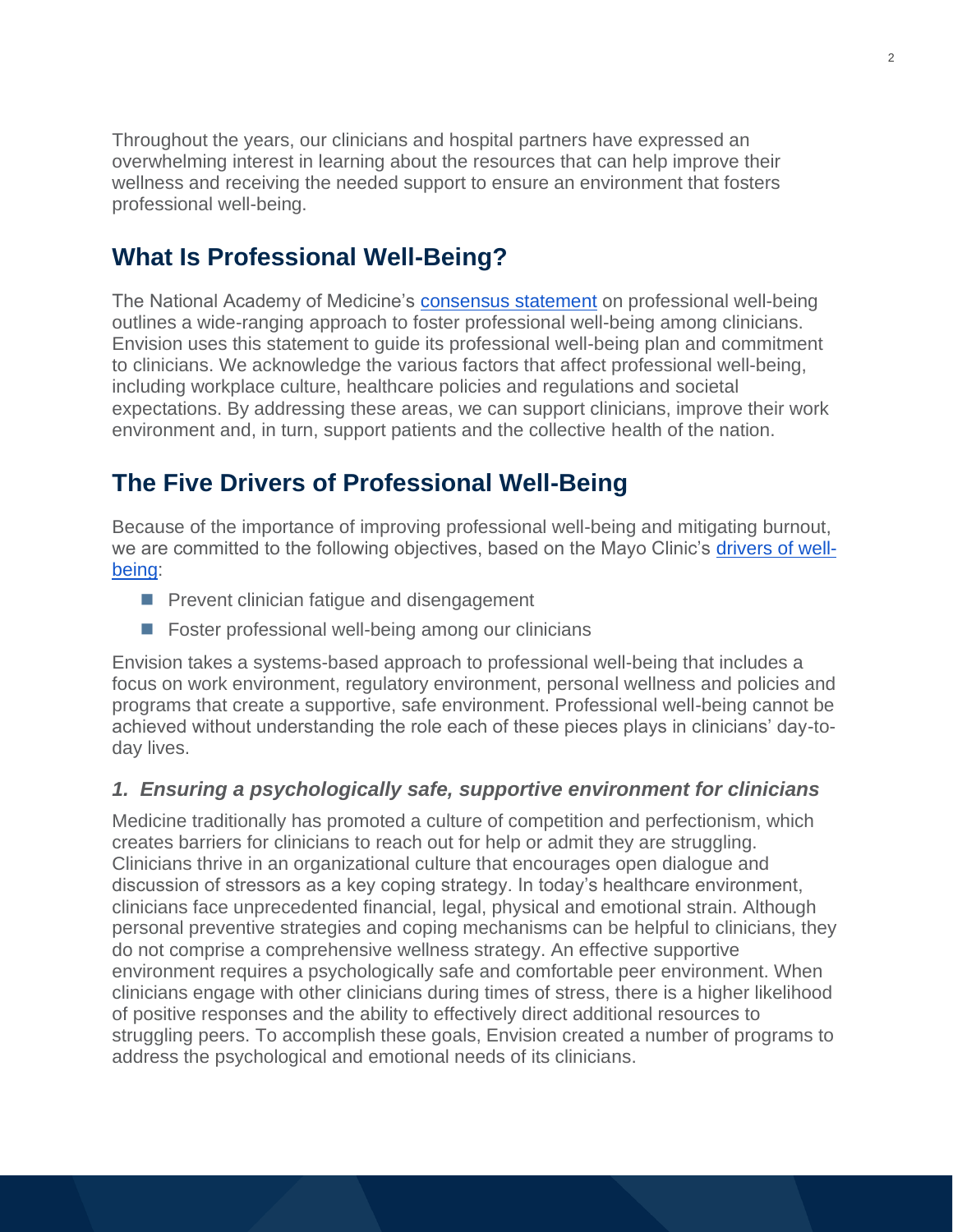#### **Peer-to-Peer Outreach**

In this program, select clinicians are trained to provide preventive and responsive resources to clinicians or clinical teams who have experienced high-risk professional situations, such as malpractice litigation exposure or psychology trauma associated with a challenging patient care event. To address these concerns, we have created two areas of focus: **peer litigation support** and **peer-facilitated debriefs.**

#### ■ Peer Litigation Support

According to the [Charles Report,](https://ajp.psychiatryonline.org/doi/abs/10.1176/ajp.141.4.563) more than 50 percent of active physicians have been the target of malpractice litigation and, of those, 25 percent report it is the most stressful time in their life. Most clinicians have never been trained on the intellectual, emotional or physical effects of malpractice litigation and are provided few resources to help them cope during a lawsuit, which can last up to three years. Clinicians can better cope with the litigation process by understanding the normal emotional and intellectual responses that come with it. When a clinician enters the litigation process, they are paired with a trained peer supporter who is available throughout the litigation process and can offer resources, such as additional counseling or personal wellness practices.

#### ■ Peer-facilitated Debriefs

Not all stressful events in a clinician's practice result in litigation. However, unexpected patient outcomes, mass casualty events and traumatic patient encounters can lead to "second victim syndrome," in which the clinician or the healthcare team faces mental health risks. When our clinician leaders identify a potentially stressful event, trained local peer supporters are dispatched to provide important resources as well as emotional and psychological support. For many of our clinicians and their teams, a quick touch-base and knowing someone is there to talk to are enough. For some people, a few meetings may be desired, and others may benefit from referral to further counseling resources. Additionally, our peer-to-peer leaders facilitate group meetings designed to enable participants to share what has been hard for them lately, what is helping them cope and what they find inspiring in their work. These meetings help destigmatize discussing challenges at work, reduce isolation and can inspire participants to try new coping mechanisms.

#### **Intensive Professional Coaching and Intervention**

At Envision, we train select clinicians to become peer coaches who engage with leaderor hospital-referred clinicians for a 6-month engagement. Clinicians are referred to coaching by their manager when they have been identified as needing help with communication skills, team leadership or personal well-being. Desired outcomes include identifying psychological triggers, improving communication skills, honing coping skills and re-engaging clinicians in their careers. Since the start of the program, for every two clinicians coached, Envision has prevented turnover costs totaling more than \$5.5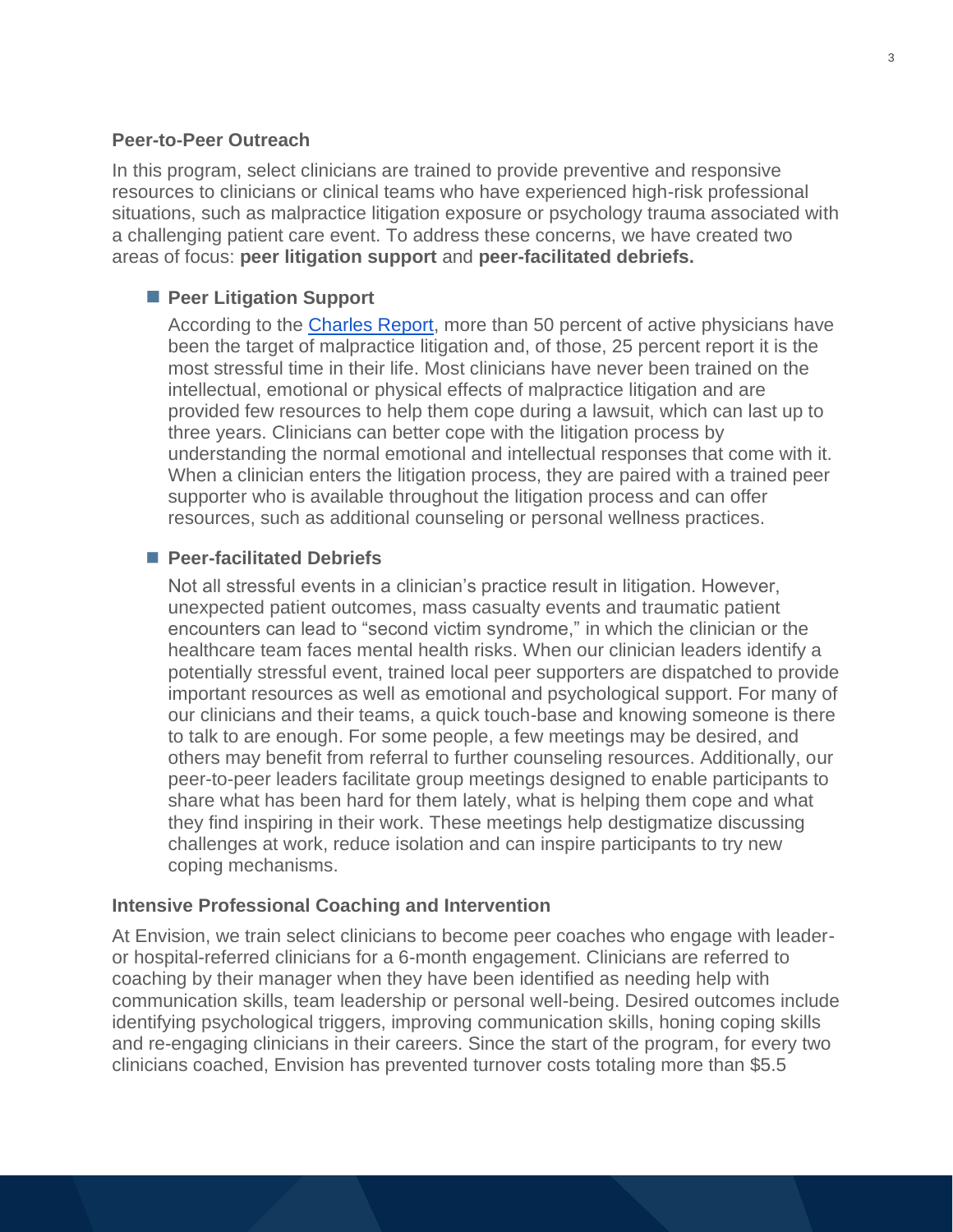million. Additionally, 80 percent of clinicians who have completed the program stated they would recommend the program to a colleague, while 96.5 percent of referring managers state they are "satisfied" or "highly satisfied" with the program.

*"One of our physicians was a part of the intensive professional coaching and intervention program. After the program, she felt like she was treated with dignity through the process and given every chance to be successful and ended up leaving on good terms. Can't think of a better testament to culture that the coaching program is driving and facilitating." – Matt Bush, MD*

#### **Peer Onboarding and Feedback**

Starting a new career or role in a hospital, clinic or organization can be exciting. It can also be a stressor. We believe that orientation and onboarding to a new role or career is a critical part of having a successful experience at Envision. When clinicians begin working with us, fellow clinicians or peers work alongside them to provide feedback on patient communication best practices and guide our new colleagues to reflect on their communication skills. Newly hired clinicians have a chance to meet colleagues, learn performance norms around relationship building and receive constructive feedback on connecting with patients at their site.

Formal programs such as these use evidence-based practices to train clinician facilitators and coaches, ensuring more successful and healthy peer-to-peer dialogue. According to the [American Medical Association,](https://edhub.ama-assn.org/steps-forward/module/2767766) peer emotional and intellectual support represents an organizational shift away from a culture of silence, expected perfectionism and shame. Instead, it fosters a culture of sharing, acceptance of vulnerability and psychological safety, encouraging clinicians to learn from each other. By providing well-being support during times of stress, Envision is working to overcome the stigmas associated with seeking mental health support among healthcare workers. Peer support is an important component of comprehensive clinician support.

#### *2. Advocating for clinicians' mental health and wellness*

In addition to making cultural shifts and designing programs to meet the evolving needs of clinicians, as a national medical group, we have the responsibility to advocate for legislative action on a local, state and national scale. Regulatory changes that focus on the clinician have an impact on clinician well-being, and medical groups must do their part in supporting professional well-being through these channels. One example is the push to reform licensing and credentialing questions that ask about lifetime history of mental health or substance abuse instead of recent diagnoses or treatments that could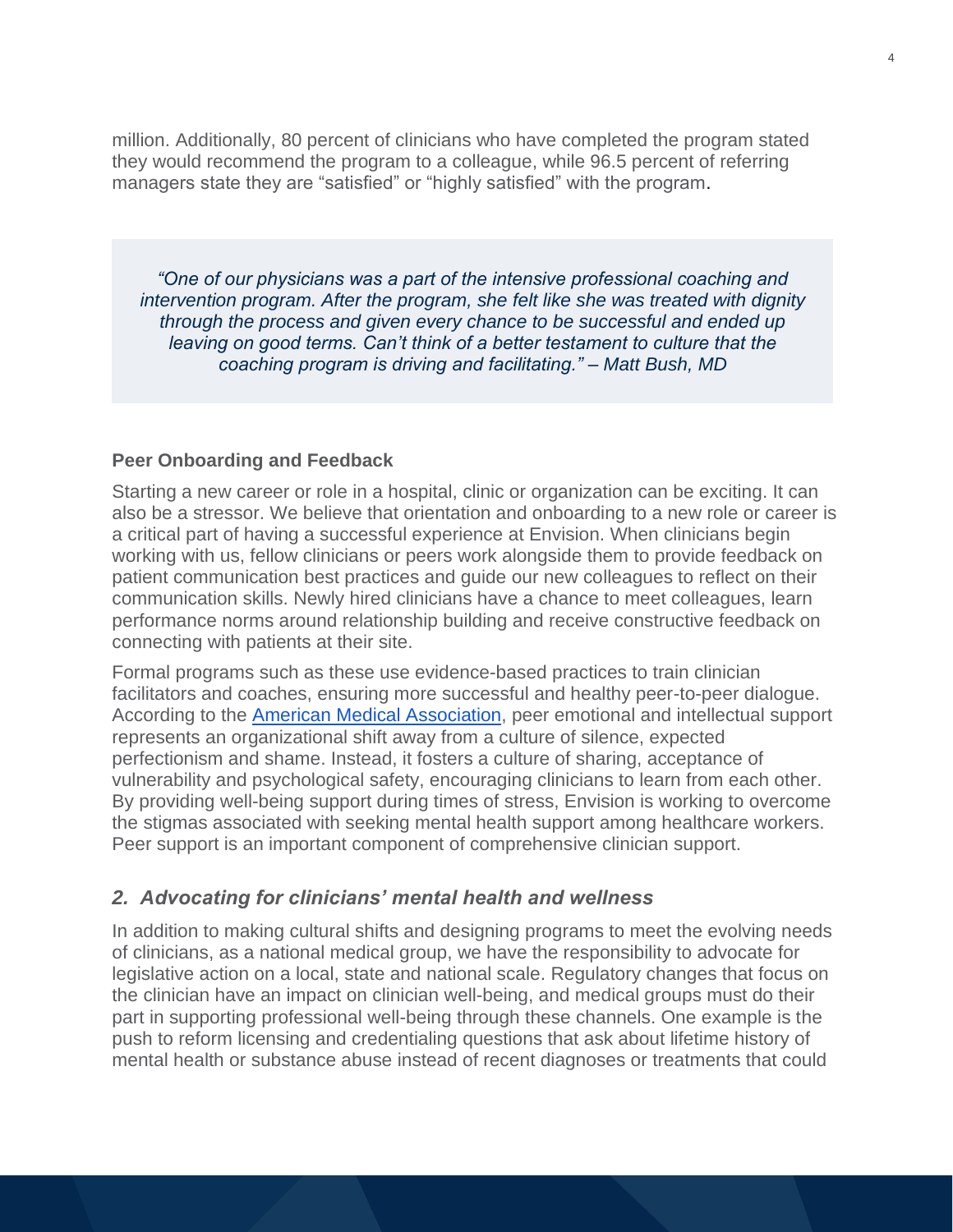impact the provision of medical care. These questions are one source of the stigma surrounding mental health treatment in the healthcare community.

Envision also supports the Dr. Lorna Breen Healthcare Provider Protection Act and similar bills that foster clinician well-being. The Lorna Breen Act urges governments and health systems to prioritize clinician well-being through education and awareness campaigns, grants and a comprehensive study on the mental and behavioral health of healthcare professionals, including the impact of the COVID-19 pandemic. Named after a New York City emergency physician who tragically died by suicide after working in a COVID-19 hot spot, the Lorna Breen Act states that clinicians should be cared for with the same research-backed methods they use to take care of their patients.

National medical groups must include advocacy as part of their professional well-being plan, calling upon local, state and federal officials to protect healthcare workers. Our clinicians have faced enormous physical and mental health risks during the pandemic and deserve respect and gratitude. Advocacy to reduce stigmas against mental health and substance abuse care and promote the study of professional well-being is a core part of our commitment to reinvigorate meaning in work and nurturing the joy of medicine.

### *3. Measuring success for clinician well-being*

Evaluating clinician well-being can help identify areas where clinicians are struggling and need additional support and resources. Confidential, anonymous and accurate assessments of well-being help clinicians self-assess their need to seek additional resources. Clinicians will have access to individualized and anonymous resource recommendations based on their assessment responses.

Professional well-being tools that allow self-assessment and anonymized reporting of the well-being of groups and individuals represent an ideal balance of anonymity and data for organizations to use in planning change. Envision will deploy such a tool in the coming months to evaluate our efforts and hold ourselves accountable for assessing and measuring clinician well-being. The survey will measure and provide resources on the likelihood of stress, severe fatigue, work-life integration, meaning in work, the risk for medical error and suicidal ideation. By measuring clinician well-being, medical groups can assess the impact of their actions and determine whether changes need to be made to better support clinicians.

### *4. Reducing the stigma of mental healthcare and mental health conditions*

The stigmatization of mental healthcare and mental health conditions is a barrier to clinicians seeking appropriate care when needed. For too long, clinicians have suffered in silence in fear of retribution, bottling up their anger, sorrow, shame, guilt and other negative symptoms of fatigue and overwhelming stress. Through measurement of current governmental and regulatory advocacy and programs, such as formal peer support networks and coaching, medical groups can start to normalize conversations about clinician well-being. Every human being faces a time when they require support